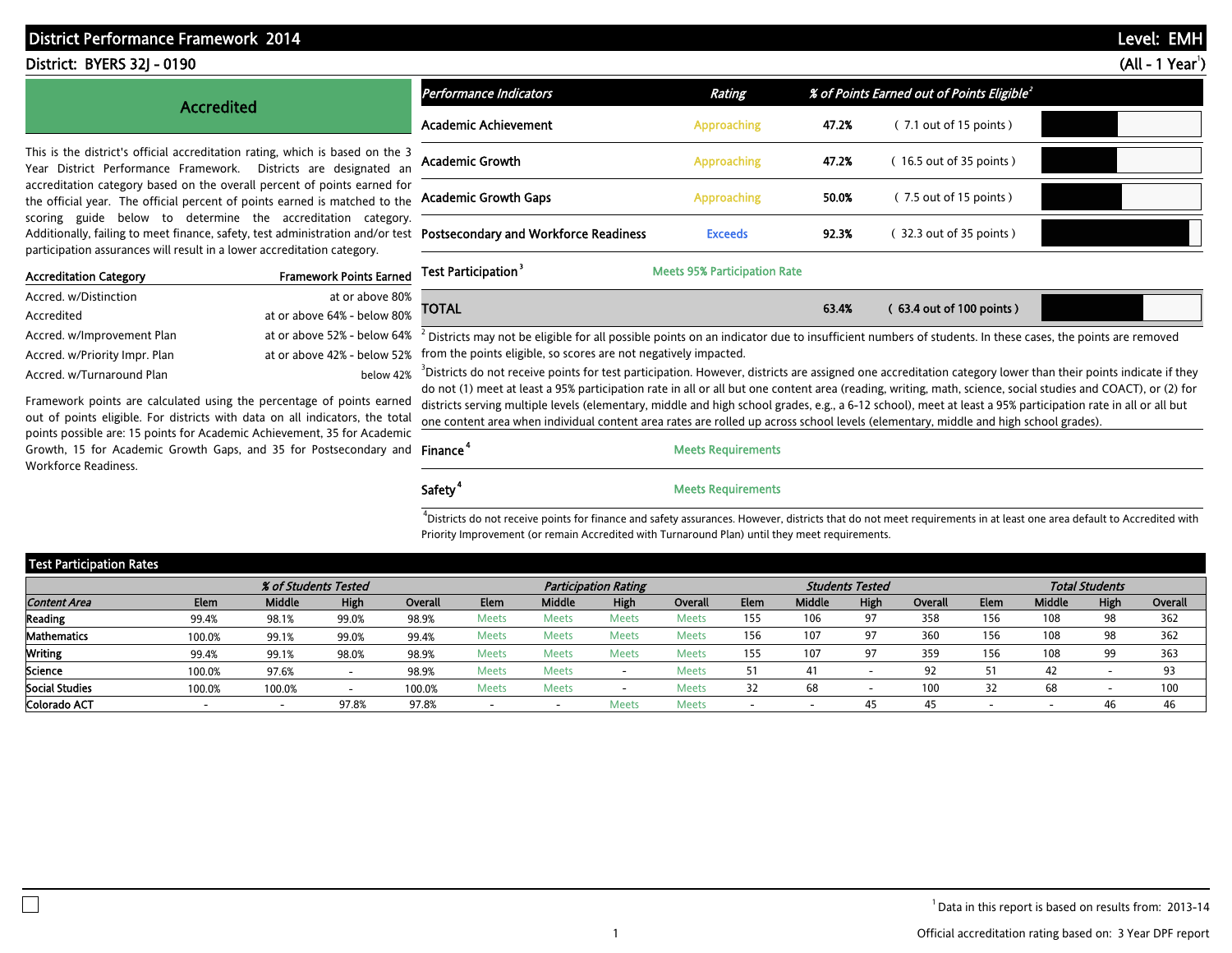| <b>Performance Indicators</b>         |                          |                                 |                 |                          |                  |                                 |                               | Level: Elementary        |
|---------------------------------------|--------------------------|---------------------------------|-----------------|--------------------------|------------------|---------------------------------|-------------------------------|--------------------------|
| District: BYERS 32J - 0190            |                          |                                 |                 |                          |                  |                                 |                               | $(1$ Year)               |
| <b>Academic Achievement</b>           | <b>Points Earned</b>     | Points Eligible % Points        |                 | <b>Rating</b>            | $\boldsymbol{N}$ | % Proficient/Advanced           | <b>District's Percentile</b>  |                          |
| Reading                               | $\overline{2}$           | $\Delta$                        |                 | Approaching              | 148              | 69.59                           | 45                            |                          |
| <b>Mathematics</b>                    | $\overline{2}$           | $\overline{4}$                  |                 | Approaching              | 148              | 68.24                           | 40                            |                          |
| <b>Writing</b>                        | $\overline{2}$           | $\overline{4}$                  |                 | Approaching              | 148              | 41.89                           | 19                            |                          |
| <b>Science</b>                        | $\mathbf{0}$             | $\mathbf{0}$                    |                 |                          |                  | $\overline{\phantom{a}}$        | $\overline{\phantom{a}}$      |                          |
| Total                                 | 6                        | 12                              | 50%             | <b>Approaching</b>       |                  |                                 |                               |                          |
|                                       |                          |                                 |                 |                          |                  |                                 |                               |                          |
|                                       |                          |                                 |                 |                          |                  |                                 | <b>Median Adequate Growth</b> | Made Adequate            |
| <b>Academic Growth</b>                | <b>Points Earned</b>     | <b>Points Eligible % Points</b> |                 | <b>Rating</b>            | N                | <b>Median Growth Percentile</b> | Percentile                    | Growth?                  |
| Reading                               | $\overline{2}$           | 4                               |                 | Approaching              | 99               | 36                              | 32                            | Yes                      |
| <b>Mathematics</b>                    | $\overline{2}$           | 4                               |                 | Approaching              | 99               | 45                              | 57                            | No                       |
| <b>Writing</b>                        | $\mathbf{1}$             | $\overline{4}$                  |                 | Does Not Meet            | 99               | 36                              | 47                            | <b>No</b>                |
| English Language Proficiency (ACCESS) | $\mathbf 0$              | $\mathbf 0$                     |                 |                          | N <sub>20</sub>  | $\overline{\phantom{a}}$        | $\overline{\phantom{a}}$      |                          |
| Total                                 | 5                        | 12                              | 41.7%           | <b>Approaching</b>       |                  |                                 |                               |                          |
|                                       |                          |                                 |                 |                          | Subgroup         | <b>Subgroup Median</b>          | Subgroup Median Adequate      | <b>Made Adequate</b>     |
| <b>Academic Growth Gaps</b>           | <b>Points Earned</b>     | <b>Points Eligible</b>          | <b>% Points</b> | <b>Rating</b>            | N                | <b>Growth Percentile</b>        | <b>Growth Percentile</b>      | Growth?                  |
| <b>Reading</b>                        | 6                        | 12                              | 50%             | <b>Approaching</b>       |                  |                                 |                               |                          |
| Free/Reduced Lunch Eligible           | $\mathbf{1}$             | $\overline{4}$                  |                 | <b>Does Not Meet</b>     | 54               | 34                              | 37                            | <b>No</b>                |
| <b>Minority Students</b>              | 3                        | $\overline{4}$                  |                 | <b>Meets</b>             | 24               | 47                              | 29                            | Yes                      |
| <b>Students with Disabilities</b>     | $\mathbf 0$              | $\mathbf 0$                     |                 | $\overline{\phantom{a}}$ | N <sub>20</sub>  | $\overline{\phantom{a}}$        | $\overline{\phantom{a}}$      |                          |
| <b>English Learners</b>               | $\mathbf{0}$             | $\mathbf 0$                     |                 |                          | N <sub>20</sub>  | $\overline{\phantom{a}}$        | $\overline{a}$                |                          |
| Students needing to catch up          | $\overline{\phantom{a}}$ | 4                               |                 | Approaching              | 28               | 53                              | 61                            | No                       |
| <b>Mathematics</b>                    | $\overline{7}$           | 12                              | 58.3%           | <b>Approaching</b>       |                  |                                 |                               |                          |
| Free/Reduced Lunch Eligible           | $\overline{2}$           | $\overline{4}$                  |                 | Approaching              | 54               | 44                              | 61                            | No                       |
| <b>Minority Students</b>              | $\overline{2}$           | 4                               |                 | Approaching              | 24               | 40                              | 53                            | No                       |
| <b>Students with Disabilities</b>     | $\mathbf 0$              | $\mathbf 0$                     |                 | $\overline{\phantom{a}}$ | N < 20           | $\overline{\phantom{a}}$        | $\overline{\phantom{a}}$      | $\overline{\phantom{a}}$ |
| <b>English Learners</b>               | $\mathbf{0}$             | $\mathbf 0$                     |                 |                          | N <sub>20</sub>  | $\overline{\phantom{a}}$        | $\overline{\phantom{a}}$      | $\overline{\phantom{0}}$ |
| Students needing to catch up          | 3                        | $\overline{4}$                  |                 | <b>Meets</b>             | 26               | 57                              | 79                            | No                       |
| <b>Writing</b>                        | 4                        | 12                              | 33.3%           | <b>Does Not Meet</b>     |                  |                                 |                               |                          |
| Free/Reduced Lunch Eligible           | $\mathbf{1}$             | $\overline{4}$                  |                 | <b>Does Not Meet</b>     | 54               | 28                              | 51                            | No                       |
| <b>Minority Students</b>              | $\overline{2}$           | $\overline{4}$                  |                 | Approaching              | 24               | 40                              | 44                            | No                       |
| <b>Students with Disabilities</b>     | $\mathbf{0}$             | $\mathbf 0$                     |                 | $\overline{a}$           | N <sub>20</sub>  | $\overline{a}$                  | $\overline{\phantom{0}}$      | $\overline{\phantom{a}}$ |
| <b>English Learners</b>               | $\mathbf 0$              | $\mathbf 0$                     |                 |                          | N <sub>20</sub>  | $\overline{\phantom{a}}$        | $\overline{\phantom{a}}$      | $\overline{\phantom{a}}$ |
| Students needing to catch up          | $\mathbf{1}$             | $\overline{4}$                  |                 | <b>Does Not Meet</b>     | 49               | 36                              | 63                            | No                       |
| Total                                 | 17                       | 36                              | 47.2%           | <b>Approaching</b>       |                  |                                 |                               |                          |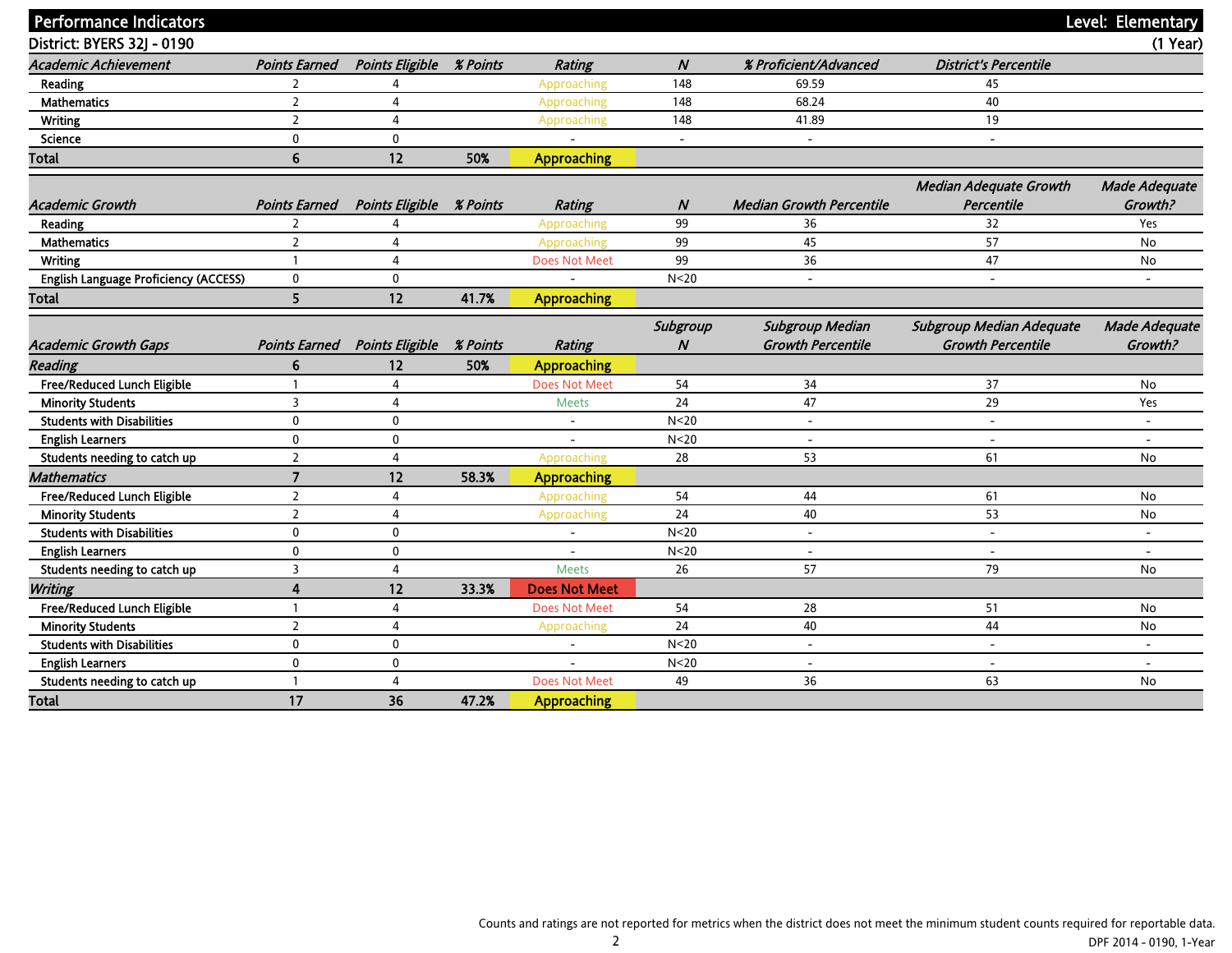|                                       |                         |                                 |          |                          |                 |                                 |                               | Level: Middle            |
|---------------------------------------|-------------------------|---------------------------------|----------|--------------------------|-----------------|---------------------------------|-------------------------------|--------------------------|
| <b>Performance Indicators</b>         |                         |                                 |          |                          |                 |                                 |                               |                          |
| District: BYERS 32J - 0190            |                         |                                 |          |                          |                 |                                 |                               | $(1$ Year)               |
| <b>Academic Achievement</b>           | <b>Points Earned</b>    | <b>Points Eligible</b>          | % Points | <b>Rating</b>            | N               | % Proficient/Advanced           | <b>District's Percentile</b>  |                          |
| <b>Reading</b>                        |                         | 4                               |          | <b>Does Not Meet</b>     | 95              | 52.63                           | 9                             |                          |
| <b>Mathematics</b>                    | $\overline{2}$          | 4                               |          | Approaching              | 97              | 38.14                           | 20                            |                          |
| <b>Writing</b>                        | $\overline{2}$          | $\overline{4}$                  |          | Approaching              | 96              | 43.75                           | 18                            |                          |
| <b>Science</b>                        | $\mathbf{0}$            | $\mathbf 0$                     |          |                          |                 | $\overline{a}$                  | $\overline{\phantom{a}}$      |                          |
| <b>Total</b>                          | 5                       | 12                              | 41.7%    | <b>Approaching</b>       |                 |                                 |                               |                          |
|                                       |                         |                                 |          |                          |                 |                                 | <b>Median Adequate Growth</b> | <b>Made Adequate</b>     |
| <b>Academic Growth</b>                | <b>Points Earned</b>    | <b>Points Eligible % Points</b> |          | <b>Rating</b>            | N               | <b>Median Growth Percentile</b> | Percentile                    | Growth?                  |
| Reading                               | $\overline{2}$          | 4                               |          | Approaching              | 86              | 35                              | 33                            | Yes                      |
| <b>Mathematics</b>                    | $\mathbf{1}$            | 4                               |          | <b>Does Not Meet</b>     | 87              | 39                              | 73                            | <b>No</b>                |
| Writing                               | $\mathbf{1}$            | $\overline{4}$                  |          | <b>Does Not Meet</b>     | 87              | 35                              | 55                            | No                       |
| English Language Proficiency (ACCESS) | $\mathbf{0}$            | $\mathbf 0$                     |          |                          | N <sub>20</sub> | $\overline{\phantom{a}}$        | $\overline{\phantom{a}}$      |                          |
|                                       | $\overline{\mathbf{4}}$ | 12                              | 33.3%    | <b>Does Not Meet</b>     |                 |                                 |                               |                          |
| Total                                 |                         |                                 |          |                          |                 |                                 |                               |                          |
|                                       |                         |                                 |          |                          | Subgroup        | <b>Subgroup Median</b>          | Subgroup Median Adequate      | <b>Made Adequate</b>     |
| <b>Academic Growth Gaps</b>           | <b>Points Earned</b>    | <b>Points Eligible</b>          | % Points | <b>Rating</b>            | N               | <b>Growth Percentile</b>        | <b>Growth Percentile</b>      | Growth?                  |
| <b>Reading</b>                        | 3                       | 8                               | 37.5%    | <b>Approaching</b>       |                 |                                 |                               |                          |
| Free/Reduced Lunch Eligible           | $\mathbf{1}$            | $\overline{4}$                  |          | <b>Does Not Meet</b>     | 40              | 39                              | 41                            | No                       |
| <b>Minority Students</b>              | $\mathbf{0}$            | $\mathbf 0$                     |          |                          | N <sub>20</sub> | $\overline{\phantom{a}}$        | $\overline{\phantom{a}}$      |                          |
| <b>Students with Disabilities</b>     | $\mathbf 0$             | $\pmb{0}$                       |          | $\overline{\phantom{a}}$ | N < 20          | $\overline{\phantom{a}}$        | $\overline{a}$                | $\overline{\phantom{a}}$ |
| <b>English Learners</b>               | $\mathbf{0}$            | $\mathbf 0$                     |          |                          | N <sub>20</sub> |                                 |                               |                          |
| Students needing to catch up          | $\overline{2}$          | 4                               |          | Approaching              | 30              | 40                              | 67                            | No                       |
| <b>Mathematics</b>                    | $\overline{\mathbf{3}}$ | 8                               | 37.5%    | <b>Approaching</b>       |                 |                                 |                               |                          |
| Free/Reduced Lunch Eligible           | $\overline{2}$          | $\overline{4}$                  |          | Approaching              | 41              | 42                              | 78                            | No                       |
| <b>Minority Students</b>              | $\mathbf 0$             | $\mathbf 0$                     |          |                          | N <sub>20</sub> | $\overline{a}$                  | $\overline{\phantom{a}}$      | $\overline{a}$           |
| <b>Students with Disabilities</b>     | $\mathbf{0}$            | $\mathbf 0$                     |          | $\overline{\phantom{a}}$ | N <sub>20</sub> | $\overline{\phantom{a}}$        | $\overline{\phantom{a}}$      | $\overline{\phantom{0}}$ |
| <b>English Learners</b>               | $\mathbf 0$             | $\mathbf 0$                     |          |                          | N <sub>20</sub> | $\overline{a}$                  | $\overline{\phantom{a}}$      | $\overline{\phantom{a}}$ |
| Students needing to catch up          | $\mathbf{1}$            | $\overline{4}$                  |          | <b>Does Not Meet</b>     | 44              | 35                              | 94                            | No                       |
| Writing                               | $\overline{2}$          | 8                               | 25%      | <b>Does Not Meet</b>     |                 |                                 |                               |                          |
| Free/Reduced Lunch Eligible           | $\mathbf{1}$            | $\overline{4}$                  |          | <b>Does Not Meet</b>     | 41              | 33                              | 66                            | No                       |
| <b>Minority Students</b>              | $\mathbf{0}$            | $\mathbf 0$                     |          |                          | N <sub>20</sub> | $\overline{\phantom{a}}$        | $\overline{\phantom{a}}$      |                          |
| <b>Students with Disabilities</b>     | $\mathbf 0$             | $\mathbf 0$                     |          | $\overline{\phantom{a}}$ | N <sub>20</sub> | $\overline{a}$                  | $\overline{a}$                | $\overline{\phantom{a}}$ |
| <b>English Learners</b>               | $\mathbf{0}$            | $\mathbf 0$                     |          |                          | N <sub>20</sub> | $\overline{a}$                  | $\overline{\phantom{0}}$      | $\overline{\phantom{0}}$ |
| Students needing to catch up          | $\mathbf{1}$            | $\overline{4}$                  |          | <b>Does Not Meet</b>     | 47              | 31                              | 77                            | No                       |
| <b>Total</b>                          | 8                       | 24                              | 33.3%    | <b>Does Not Meet</b>     |                 |                                 |                               |                          |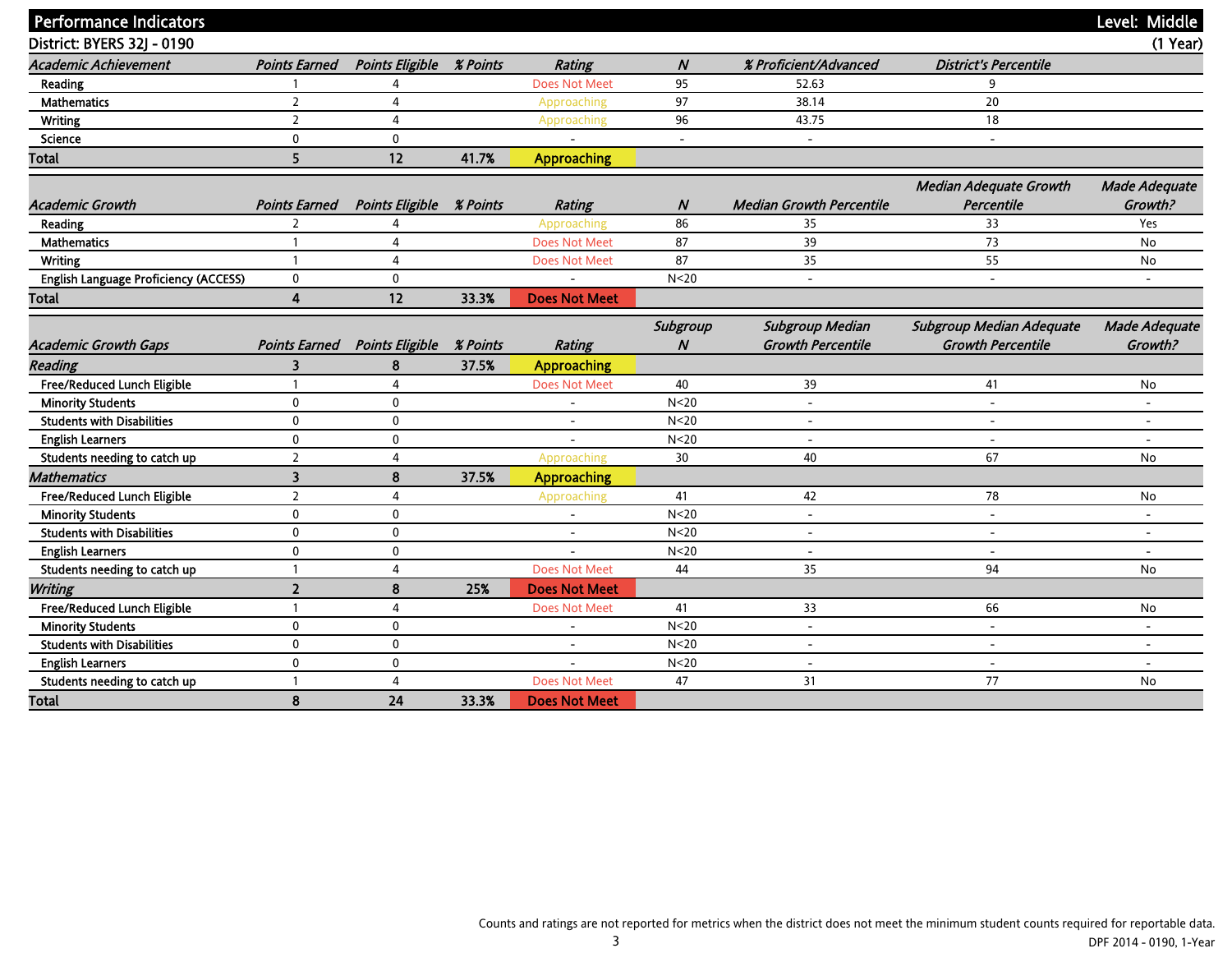| <b>Performance Indicators</b>                |                         |                                 |                 |                          |                          |                                 |                                             | Level: High              |
|----------------------------------------------|-------------------------|---------------------------------|-----------------|--------------------------|--------------------------|---------------------------------|---------------------------------------------|--------------------------|
| District: BYERS 32J - 0190                   |                         |                                 |                 |                          |                          |                                 |                                             | $(1$ Year)               |
| <b>Academic Achievement</b>                  | <b>Points Earned</b>    | <b>Points Eligible</b>          | <b>% Points</b> | <b>Rating</b>            | $\boldsymbol{N}$         | % Proficient/Advanced           | <b>District's Percentile</b>                |                          |
| Reading                                      | 2                       | 4                               |                 | Approaching              | 90                       | 63.33                           | 25                                          |                          |
| <b>Mathematics</b>                           | $\overline{2}$          | 4                               |                 | Approaching              | 90                       | 30                              | 43                                          |                          |
| <b>Writing</b>                               | $\overline{2}$          | 4                               |                 | Approaching              | 90                       | 42.22                           | 33                                          |                          |
| Science                                      | $\mathbf 0$             | $\mathbf 0$                     |                 |                          | $\overline{\phantom{a}}$ | $\overline{\phantom{a}}$        | $\overline{\phantom{a}}$                    |                          |
| <b>Total</b>                                 | 6                       | 12                              | 50%             | <b>Approaching</b>       |                          |                                 |                                             |                          |
|                                              |                         |                                 |                 |                          |                          |                                 |                                             |                          |
| <b>Academic Growth</b>                       | <b>Points Earned</b>    | <b>Points Eligible % Points</b> |                 | <b>Rating</b>            | N                        | <b>Median Growth Percentile</b> | <b>Median Adequate Growth</b><br>Percentile | Made Adequate<br>Growth? |
| Reading                                      | 4                       | 4                               |                 | <b>Exceeds</b>           | 79                       | 60                              | 25                                          | Yes                      |
| <b>Mathematics</b>                           | $\overline{2}$          | 4                               |                 | Approaching              | 79                       | 47                              | 95                                          | No                       |
| <b>Writing</b>                               | $\overline{2}$          | 4                               |                 | Approaching              | 79                       | 50                              | 72                                          | No                       |
| English Language Proficiency (ACCESS)        | 0                       | $\mathbf 0$                     |                 |                          | N <sub>20</sub>          | $\overline{\phantom{a}}$        | $\overline{\phantom{a}}$                    | $\overline{\phantom{a}}$ |
| Total                                        | 8                       | 12                              | 66.7%           | <b>Meets</b>             |                          |                                 |                                             |                          |
|                                              |                         |                                 |                 |                          | Subgroup                 | <b>Subgroup Median</b>          | Subgroup Median Adequate                    | <b>Made Adequate</b>     |
| <b>Academic Growth Gaps</b>                  | <b>Points Earned</b>    | <b>Points Eligible</b>          | <b>% Points</b> | <b>Rating</b>            | N                        | <b>Growth Percentile</b>        | <b>Growth Percentile</b>                    | Growth?                  |
| <b>Reading</b>                               | 7                       | 8                               | 87.5%           | <b>Exceeds</b>           |                          |                                 |                                             |                          |
| Free/Reduced Lunch Eligible                  | 4                       | 4                               |                 | <b>Exceeds</b>           | 32                       | 60                              | 24                                          | Yes                      |
| <b>Minority Students</b>                     | $\mathbf 0$             | 0                               |                 |                          | N <sub>20</sub>          | $\overline{\phantom{a}}$        |                                             |                          |
| <b>Students with Disabilities</b>            | 0                       | $\mathbf 0$                     |                 | $\overline{\phantom{a}}$ | N <sub>20</sub>          | $\overline{\phantom{a}}$        | $\overline{\phantom{a}}$                    | $\overline{\phantom{a}}$ |
| <b>English Learners</b>                      | 0                       | 0                               |                 | $\overline{\phantom{a}}$ | N <sub>20</sub>          | $\overline{\phantom{a}}$        | $\overline{\phantom{a}}$                    |                          |
| Students needing to catch up                 | 3                       | 4                               |                 | <b>Meets</b>             | 29                       | 62                              | 79                                          | No                       |
| <b>Mathematics</b>                           | 5                       | 8                               | 62.5%           | <b>Meets</b>             |                          |                                 |                                             |                          |
| Free/Reduced Lunch Eligible                  | 3                       | 4                               |                 | <b>Meets</b>             | 32                       | 58                              | 94                                          | No                       |
| <b>Minority Students</b>                     | 0                       | $\mathbf 0$                     |                 | $\overline{\phantom{a}}$ | N <sub>20</sub>          | $\overline{\phantom{0}}$        |                                             |                          |
| <b>Students with Disabilities</b>            | 0                       | 0                               |                 | $\overline{\phantom{a}}$ | N <sub>20</sub>          | $\overline{\phantom{a}}$        |                                             | $\overline{\phantom{a}}$ |
| <b>English Learners</b>                      | 0                       | 0                               |                 |                          | N <sub>20</sub>          | $\overline{\phantom{a}}$        | $\overline{\phantom{a}}$                    |                          |
| Students needing to catch up                 | $\overline{2}$          | 4                               |                 | Approaching              | 45                       | 47                              | 99                                          | No                       |
| Writing                                      | 5                       | 8                               | 62.5%           | <b>Meets</b>             |                          |                                 |                                             |                          |
| Free/Reduced Lunch Eligible                  | 3                       | 4                               |                 | <b>Meets</b>             | 32                       | 55                              | 73                                          | No                       |
| <b>Minority Students</b>                     | 0                       | 0                               |                 | $\overline{\phantom{a}}$ | N <sub>20</sub>          | $\blacksquare$                  | $\overline{\phantom{a}}$                    | $\overline{\phantom{a}}$ |
| <b>Students with Disabilities</b>            | 0                       | $\mathbf 0$                     |                 | $\overline{\phantom{a}}$ | N <sub>20</sub>          | $\overline{\phantom{a}}$        |                                             | $\overline{a}$           |
| <b>English Learners</b>                      | 0                       | 0                               |                 |                          | N <sub>20</sub>          | $\overline{\phantom{a}}$        | $\overline{\phantom{a}}$                    | $\overline{a}$           |
| Students needing to catch up                 | $\overline{2}$          | 4                               |                 | Approaching              | 43                       | 47                              | 91                                          | No                       |
| Total                                        | 17                      | $24\,$                          | 70.8%           | <b>Meets</b>             |                          |                                 |                                             |                          |
| <b>Postsecondary and Workforce Readiness</b> | <b>Points Earned</b>    | <b>Points Eligible</b>          | % Points        | <b>Rating</b>            |                          | $\pmb N$                        | Rate/Score                                  | Expectation              |
| Graduation Rate: 4yr/5yr/6yr/7yr             | 4                       | 4                               |                 | <b>Exceeds</b>           |                          | 37/27/27/35                     | 94.6/96.3/96.3/94.3%                        | 80%                      |
| <b>Disaggregated Graduation Rate</b>         | -1                      | 1                               | 100%            | <b>Exceeds</b>           |                          |                                 |                                             |                          |
| Free/Reduced Lunch Eligible                  |                         |                                 |                 | <b>Exceeds</b>           |                          | 21/N<16/N<16/N<16               | $95.2/-/-/-%$                               | 80%                      |
| <b>Minority Students</b>                     | 0                       | 0                               |                 | $\overline{\phantom{a}}$ |                          | N<16/N<16/N<16/N<16             | $-/-/-/-%$                                  | 80%                      |
| <b>Students with Disabilities</b>            | 0                       | 0                               |                 | $\overline{\phantom{a}}$ |                          | N<16/N<16/N<16/N<16             | $-/-/-/-%$                                  | 80%                      |
| <b>English Learners</b>                      | 0                       | 0                               |                 | $\overline{\phantom{a}}$ |                          | N<16/N<16/N<16/N<16             | $-/-/-/-%$                                  | 80%                      |
| <b>Dropout Rate</b>                          | 4                       | 4                               |                 | <b>Exceeds</b>           |                          | 351                             | 0.3%                                        | 3.6%                     |
| <b>Colorado ACT Composite Score</b>          | $\overline{\mathbf{3}}$ | 4                               |                 | <b>Meets</b>             |                          | 45                              | 20.1                                        | 20.0                     |
| Total                                        | 12                      | 13                              | 92.3%           | <b>Exceeds</b>           |                          |                                 |                                             |                          |

Counts and ratings are not reported for metrics when the district does not meet the minimum student counts required for reportable data.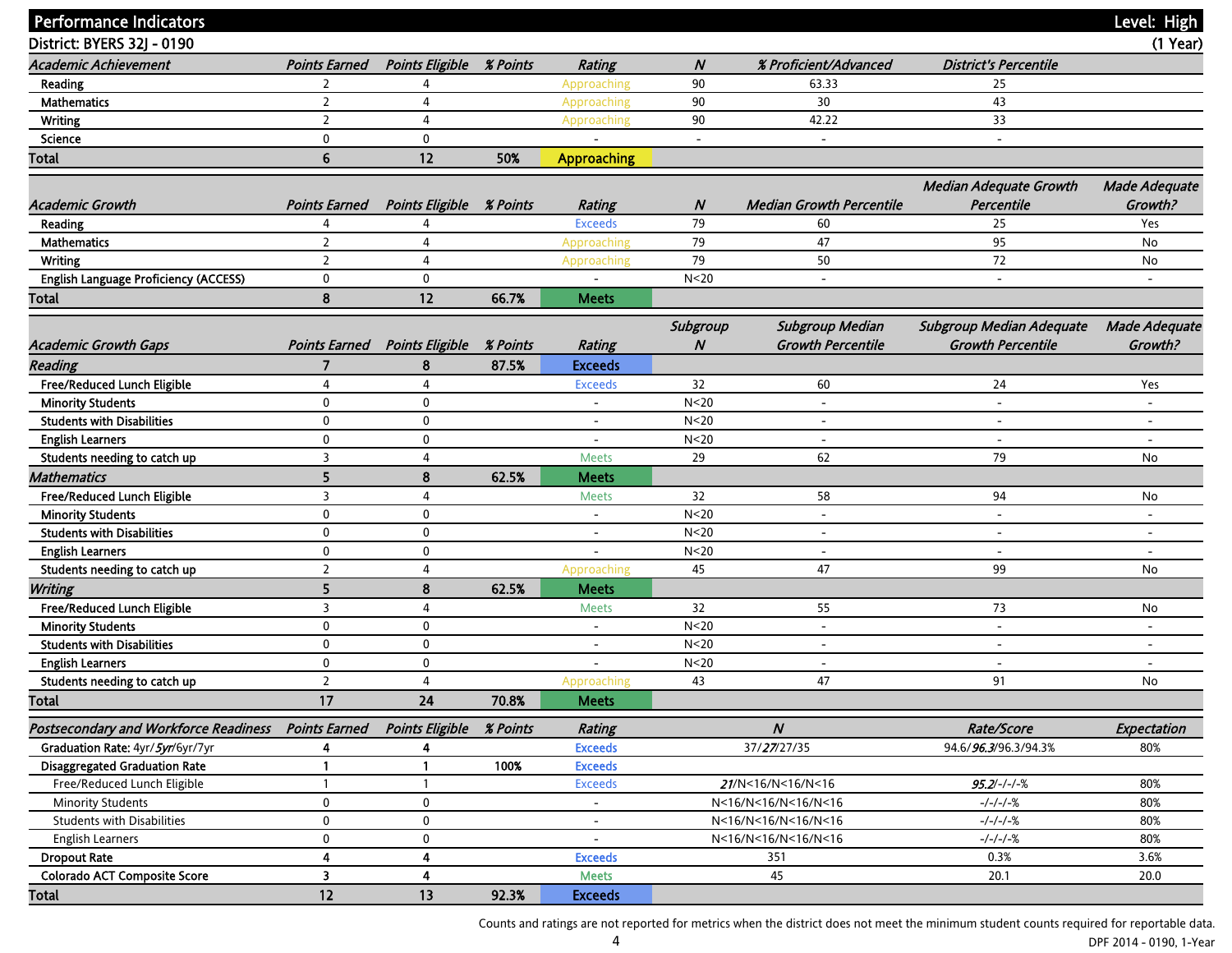# Graduation and Disaggregated Graduation Rates

The District Performance Framework reports use the 4-, 5-, 6- and 7-year graduation rates for the district and disaggregated student groups (students eligible for free/reduced lunch, minority students, students with disabilities and English learners).

## This District's Graduation Rate and Disaggregated Graduation Rate Overall Graduation Rate (1-year) Overall Graduation Rate (3-year aggregate)

|                  |      | 4-vear | 5-vear | 6-year | 7-vear |
|------------------|------|--------|--------|--------|--------|
|                  | 2010 | 91.7   | 94.3   | 94.3   | 94.3   |
| Anticipated Year | 2011 | 89.3   | 96.3   | 96.3   |        |
| of Graduation    | 2012 | 96.3   | 96.3   |        |        |
|                  | 2013 | 94.6   |        |        |        |

|                  |                   | 4-year | 5-year | 6-year | 7-year |
|------------------|-------------------|--------|--------|--------|--------|
|                  | 2010              | 91.7   | 94.3   | 94.3   | 94.3   |
| Anticipated Year | 2011              | 89.3   | 96.3   | 96.3   |        |
| of Graduation    | 2012              | 96.3   | 96.3   |        |        |
|                  | 2013              | 94.6   |        |        |        |
|                  | <b>Aggregated</b> | 93     | 95.5   | 95.2   | 94.3   |

|                  |      | 4-year          | 5-year          | 6-year          | 7-vear          |
|------------------|------|-----------------|-----------------|-----------------|-----------------|
|                  | 2010 | N <sub>16</sub> | N <sub>16</sub> | N <sub>16</sub> | N <sub>16</sub> |
| Anticipated Year | 2011 | N <sub>16</sub> | N <sub>16</sub> | N <sub>16</sub> |                 |
| of Graduation    | 2012 | N <sub>16</sub> | N <sub>16</sub> |                 |                 |
|                  | 2013 | 95.2            |                 |                 |                 |

## Free/Reduced Lunch Graduation Rate (1-year) Free/Reduced Lunch Graduation Rate (3-year aggregate)

|                  |            | 4-year          | 5-year          | 6-year          | 7-year          |
|------------------|------------|-----------------|-----------------|-----------------|-----------------|
|                  | 2010       | N <sub>16</sub> | N <sub>16</sub> | N <sub>16</sub> | N <sub>16</sub> |
| Anticipated Year | 2011       | N <sub>16</sub> | N <sub>16</sub> | N <sub>16</sub> |                 |
| of Graduation    | 2012       | N <sub>16</sub> | N <sub>16</sub> |                 |                 |
|                  | 2013       | 95.2            |                 |                 |                 |
|                  | Aggregated | 91.7            | 94.7            | 89.7            | N <sub>16</sub> |

|                  |      | 4-year          | 5-year          | 6-year          | 7-year          |
|------------------|------|-----------------|-----------------|-----------------|-----------------|
|                  | 2010 | N <sub>16</sub> | N <sub>16</sub> | N <sub>16</sub> | N <sub>16</sub> |
| Anticipated Year | 2011 | N <sub>16</sub> | N <sub>16</sub> | N <sub>16</sub> |                 |
| of Graduation    | 2012 | N <sub>16</sub> | N <sub>16</sub> |                 |                 |
|                  | 2013 | N <sub>16</sub> |                 |                 |                 |

|                  |      | 4-year          | 5-year          | 6-year          | 7-vear          |
|------------------|------|-----------------|-----------------|-----------------|-----------------|
|                  | 2010 | N <sub>16</sub> | N <sub>16</sub> | N <sub>16</sub> | N <sub>16</sub> |
| Anticipated Year | 2011 | N <sub>16</sub> | N <sub>16</sub> | N <sub>16</sub> |                 |
| of Graduation    | 2012 | N <sub>16</sub> | N <sub>16</sub> |                 |                 |
|                  | 2013 | N <sub>16</sub> |                 |                 |                 |

|                  |      | 4-year          | 5-year          | 6-year          | 7-year          |
|------------------|------|-----------------|-----------------|-----------------|-----------------|
|                  | 2010 | N <sub>16</sub> | N <sub>16</sub> | N <sub>16</sub> | N <sub>16</sub> |
| Anticipated Year | 2011 | N <sub>16</sub> | N <sub>16</sub> | N <sub>16</sub> |                 |
| of Graduation    | 2012 | N <sub>16</sub> | N <sub>16</sub> |                 |                 |
|                  | 2013 | N <sub>16</sub> |                 |                 |                 |
|                  |      |                 |                 |                 |                 |

### Minority Student Graduation Rate (1-year) Minority Student Graduation Rate (3-year aggregate)

|                  |            | 4-year          | 5-year          | 6-year          | 7-year          |
|------------------|------------|-----------------|-----------------|-----------------|-----------------|
|                  | 2010       | N < 16          | N <sub>16</sub> | N <sub>16</sub> | N <sub>16</sub> |
| Anticipated Year | 2011       | N <sub>16</sub> | N <sub>16</sub> | N <sub>16</sub> |                 |
| of Graduation    | 2012       | N <sub>16</sub> | N <sub>16</sub> |                 |                 |
|                  | 2013       | N <sub>16</sub> |                 |                 |                 |
|                  | Aggregated | 77.8            | N <sub>16</sub> | N <sub>16</sub> | N <sub>16</sub> |

### Students with Disabilities Graduation Rate (1-year) Students with Disabilities Graduation Rate (3-year aggregate)

|                  |            | 4-year          | 5-year          | 6-year          | 7-year          |
|------------------|------------|-----------------|-----------------|-----------------|-----------------|
|                  | 2010       | N <sub>16</sub> | N <sub>16</sub> | N <sub>16</sub> | N <sub>16</sub> |
| Anticipated Year | 2011       | N <sub>16</sub> | N <sub>16</sub> | N <sub>16</sub> |                 |
| of Graduation    | 2012       | N <sub>16</sub> | N <sub>16</sub> |                 |                 |
|                  | 2013       | N <sub>16</sub> |                 |                 |                 |
|                  | Aggregated | N <sub>16</sub> | N <sub>16</sub> | N <sub>16</sub> | N <sub>16</sub> |

### English Learners Graduation Rate (1-year) English Learners Graduation Rate (3-year aggregate)

|                         |            | 4-year          | 5-year          | 6-year          | 7-year          |
|-------------------------|------------|-----------------|-----------------|-----------------|-----------------|
|                         | 2010       | N <sub>16</sub> | N <sub>16</sub> | N <sub>16</sub> | N <sub>16</sub> |
| <b>Anticipated Year</b> | 2011       | N <sub>16</sub> | N <sub>16</sub> | N <sub>16</sub> |                 |
| of Graduation           | 2012       | N <sub>16</sub> | N <sub>16</sub> |                 |                 |
|                         | 2013       | N <sub>16</sub> |                 |                 |                 |
|                         | Aggregated | N <sub>16</sub> | N <sub>16</sub> | N <sub>16</sub> | N <sub>16</sub> |

Colorado calculates "on-time" graduation as the percent of students who graduate from high school four years after entering ninth grade. A student is assigned a graduating class when they enter ninth grade by adding four years to the year the student enters ninth grade. The formula anticipates, for example, that a student who entered ninth grade in fall 2006 would graduate with the Class of 2010.

For the 1-year DPF, districts earn points based on the highest value among the following: 2013 4- year graduation rate, 2012 5-year graduation rate, 2011 6-year graduation rate and 2010 7 year graduation rate (the shaded cells in the tables on the left). For the 3-year DPF, districts earn points based on the highest value among the following: aggregated 2010, 2011, 2012 and 2013 4-year graduation rate, aggregated 2010, 2011 and 2012 5-year graduation rate, aggregated 2010 and 2011 6-year graduation rate, or 2010 7-year graduation rate. For each of these rates, the aggregation is the result of adding the graduation totals for all available years and dividing by the sum of the graduation bases across all available years. For both 1-year and 3-year DPF, the "best of" graduation rate is bolded and italicized here and on the Performance Indicators detail page.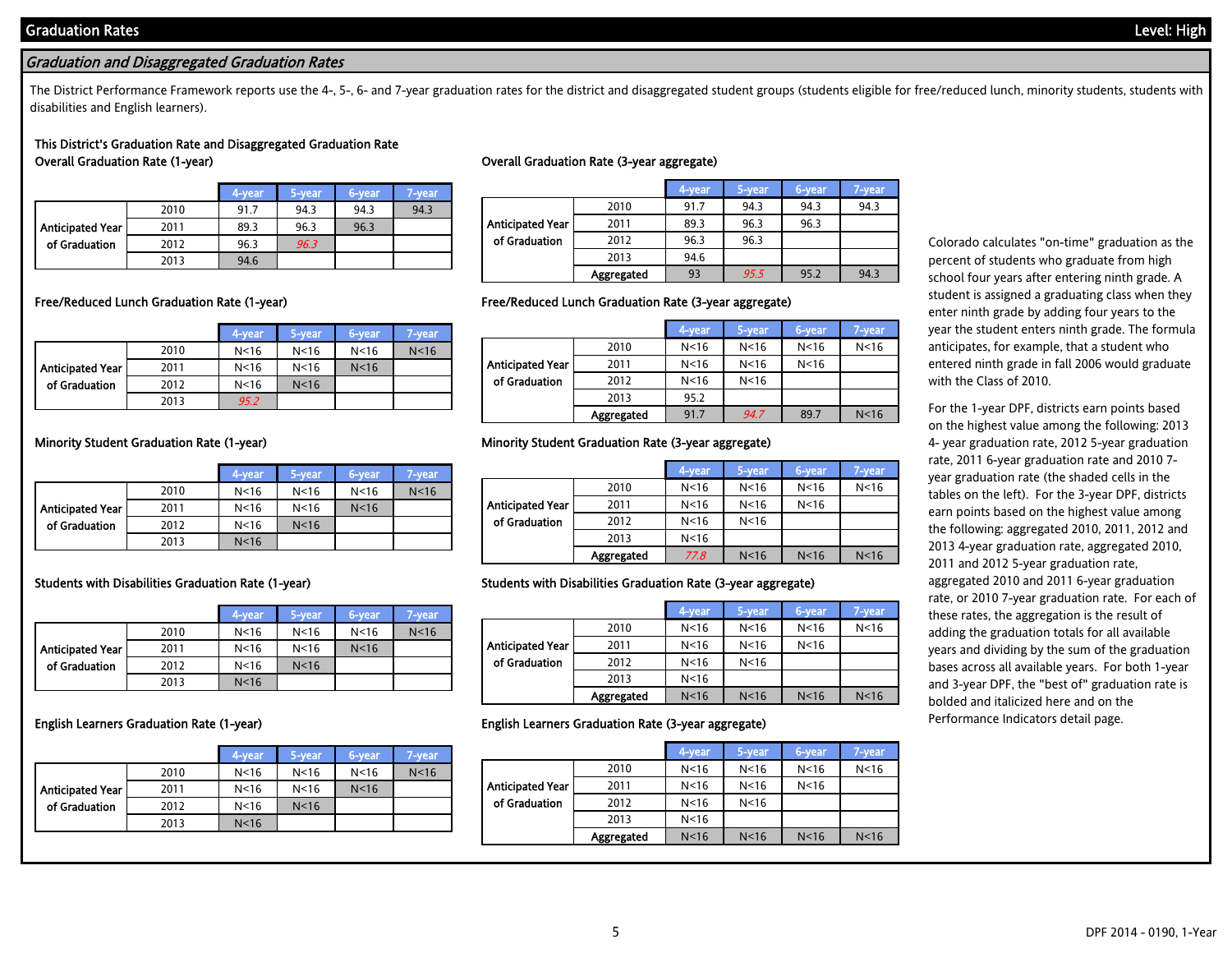Scoring Guide - Present Present Present Present Present Present Present Present Present Present Present Present

|                            | Scoring Guide for Performance Indicators on the District Performance Framework Report  |                                                                                                                      |                      |                |                         |                                               |                            |
|----------------------------|----------------------------------------------------------------------------------------|----------------------------------------------------------------------------------------------------------------------|----------------------|----------------|-------------------------|-----------------------------------------------|----------------------------|
| Performance Indicator      | <b>Scoring Guide</b>                                                                   |                                                                                                                      | Rating               |                | <b>Point Value</b>      | <b>Total Possible Points</b><br>per EMH Level | Framework<br><b>Points</b> |
|                            | The district's percentage of students scoring proficient or advanced was:              |                                                                                                                      |                      |                | <b>TCAP</b>             |                                               |                            |
| Academic                   | • at or above the 90th percentile of all districts (using 2009-10 baseline).           |                                                                                                                      | <b>Exceeds</b>       |                |                         | 16                                            |                            |
| <b>Achievement</b>         |                                                                                        | . below the 90th percentile but at or above the 50th percentile of all districts (using 2009-10 baseline).           | <b>Meets</b>         |                | 3                       | (4 for each                                   | 15                         |
|                            |                                                                                        | • below the 50th percentile but at or above the 15th percentile of all districts (using 2009-10 baseline).           | Approaching          |                | $\overline{2}$          | content area)                                 |                            |
|                            | • below the 15th percentile of all districts (using 2009-10 baseline).                 |                                                                                                                      | <b>Does Not Meet</b> |                |                         |                                               |                            |
|                            | Made AGP                                                                               | Did Not Make AGP                                                                                                     |                      | <b>TCAP</b>    | <b>ACCESS</b>           | 14                                            |                            |
| Academic                   | • at or above 60.                                                                      | • at or above 70.                                                                                                    | <b>Exceeds</b>       | 4              | 2                       | (4 for each subject                           |                            |
| Growth                     | • below 60 but at or above 45.                                                         | • below 70 but at or above 55.                                                                                       | Meets                | 3              | 1.5                     | area and 2 for                                | 35                         |
|                            | • below 45 but at or above 30.                                                         | • below 55 but at or above 40.                                                                                       | Approaching          | $\overline{2}$ |                         | English language                              |                            |
|                            | • below 30.                                                                            | • below 40.                                                                                                          | <b>Does Not Meet</b> |                | 0.5                     | proficiency)                                  |                            |
|                            | Made AGP                                                                               | Did Not Make AGP                                                                                                     |                      |                | <b>TCAP</b>             |                                               |                            |
| <b>Academic</b>            | • at or above 60.                                                                      | • at or above 70.                                                                                                    | <b>Exceeds</b>       |                | 4                       | 60                                            |                            |
| <b>Growth Gaps</b>         | • below 60 but at or above 45.                                                         | • below 70 but at or above 55.                                                                                       | <b>Meets</b>         |                | 3                       | (4 for each of 5)                             | 15                         |
|                            | • below 45 but at or above 30.                                                         | • below 55 but at or above 40.                                                                                       | Approaching          | $\overline{2}$ |                         | subgroups in 3                                |                            |
|                            | • below 30.                                                                            | • below 40.                                                                                                          | <b>Does Not Meet</b> |                |                         | subject areas)                                |                            |
|                            |                                                                                        | Graduation Rate and Disaggregated Graduation Rate: The district's graduation rate/disaggregated graduation rate was: |                      |                | Overall Disaggr.        |                                               |                            |
|                            | • at or above 90%.                                                                     |                                                                                                                      | <b>Exceeds</b>       |                |                         |                                               |                            |
|                            | • at or above 80% but below 90%.                                                       |                                                                                                                      | Meets                | 3              | 0.75                    |                                               |                            |
|                            | • at or above 65% but below 80%.                                                       |                                                                                                                      | Approaching          | $\overline{2}$ | 0.5                     |                                               |                            |
|                            | • below 65%.                                                                           |                                                                                                                      | <b>Does Not Meet</b> |                | 0.25                    |                                               |                            |
|                            | Dropout Rate: The district's dropout rate was:                                         |                                                                                                                      |                      |                |                         | 16                                            |                            |
| Postsecondary and          | • at or below 1%.                                                                      |                                                                                                                      | <b>Exceeds</b>       |                | $\overline{A}$          | (4 for each sub-                              | 35                         |
| <b>Workforce Readiness</b> | • at or below the state average but above 1% (using 2009-10 baseline).                 |                                                                                                                      | <b>Meets</b>         |                | 3                       | indicator)                                    |                            |
|                            | • at or below 10% but above the state average (using 2009-10 baseline).                |                                                                                                                      | Approaching          |                | $\overline{2}$          |                                               |                            |
|                            | • above 10%.                                                                           |                                                                                                                      | <b>Does Not Meet</b> |                |                         |                                               |                            |
|                            | Colorado ACT Composite Score: The district's average Colorado ACT composite score was: |                                                                                                                      |                      |                |                         |                                               |                            |
|                            | • at or above 22.                                                                      |                                                                                                                      | <b>Exceeds</b>       |                | $\overline{4}$          |                                               |                            |
|                            | • at or above the state average but below 22 (using 2009-10 baseline).                 |                                                                                                                      | <b>Meets</b>         |                | $\overline{\mathbf{3}}$ |                                               |                            |
|                            | • at or above 17 but below the state average (using 2009-10 baseline).                 |                                                                                                                      | Approaching          |                | $\overline{2}$          |                                               |                            |
|                            | • below 17.                                                                            |                                                                                                                      | <b>Does Not Meet</b> |                |                         |                                               |                            |

| <b>Cut-Points for Each Performance Indicator</b>                          |                                         | <b>Cut-Points for Accreditation Category Assignment</b> |               |                                                                         |                             |  |
|---------------------------------------------------------------------------|-----------------------------------------|---------------------------------------------------------|---------------|-------------------------------------------------------------------------|-----------------------------|--|
| Cut Point: The district earned  of the points eligible on this Indicator. |                                         |                                                         |               | Cut Point: The district earned  of the total framework points eligible. |                             |  |
| Achievement:                                                              | $\cdot$ at or above 87.5%               | <b>Exceeds</b>                                          |               | $\cdot$ at or above 80%                                                 | <b>Distinction</b>          |  |
| Growth; Growth Gaps;                                                      | $\cdot$ at or above 62.5% - below 87.5% | <b>Meets</b>                                            | <b>Total</b>  | • at or above 64% - below 80%                                           | Accredited                  |  |
| <b>Postsecondary Readiness</b>                                            | $\cdot$ at or above 37.5% - below 62.5% | Approaching                                             | Framework     | • at or above 52% - below 64%                                           | Improvement                 |  |
|                                                                           | $\cdot$ below 37.5%                     | Does Not Meet                                           | <b>Points</b> | • at or above 42% - below 52%                                           | <b>Priority Improvement</b> |  |
|                                                                           |                                         |                                                         |               | $\cdot$ below 42%                                                       | Turnaround                  |  |

| <b>District Plan Type Assignments</b> |                                                                              |                                                                                                                            |
|---------------------------------------|------------------------------------------------------------------------------|----------------------------------------------------------------------------------------------------------------------------|
|                                       | Plan description                                                             |                                                                                                                            |
| Accred. w/Distinction                 | The district is required to adopt and implement a Performance Plan.          | A district may not be accredited with a Priority Improvement and/or Turnaround Plan for longer than a combined             |
| <b>Accredited</b>                     | The district is required to adopt and implement a Performance Plan.          | total of five consecutive years before the State Board of Education is required to remove the district's or Institute's    |
| Accred. w/Improvement Plan            | The district is required to adopt and implement an Improvement Plan.         | accreditation and direct the district's local school board or the Institute as to which actions it must take to have       |
| Accred. w/Priority Impr. Plan         | The district is required to adopt and implement a Priority Improvement Plan. | accreditation reinstated. The five consecutive school years commence on July 1 of the summer immediately                   |
| Accred. w/Turnaround Plan             | The district is required to adopt and implement a Turnaround Plan.           | following the fall in which the district is notified that it is Accredited with a Priority Improvement or Turnaround Plan. |